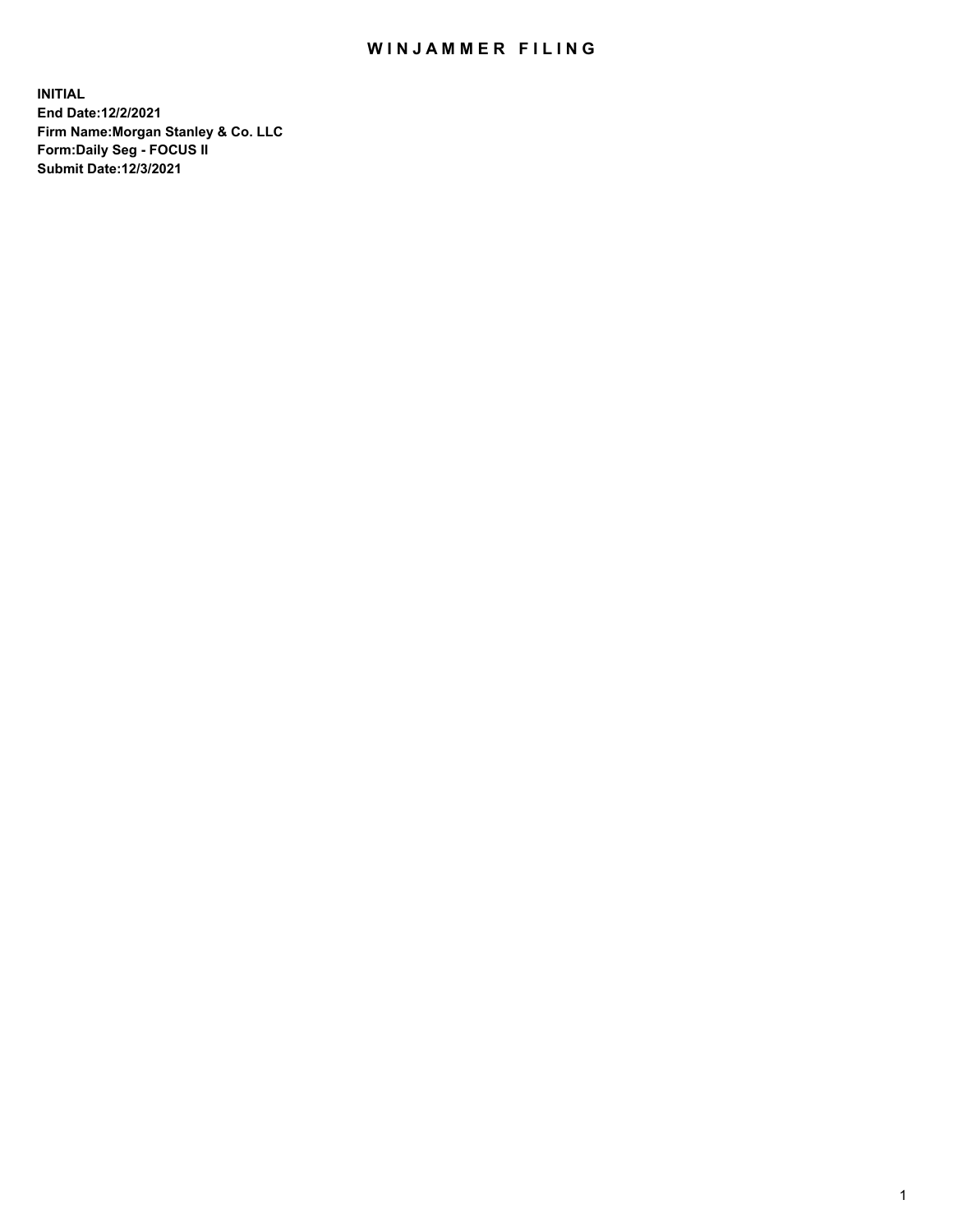**INITIAL End Date:12/2/2021 Firm Name:Morgan Stanley & Co. LLC Form:Daily Seg - FOCUS II Submit Date:12/3/2021 Daily Segregation - Cover Page**

| Name of Company                                                                                                                                                                                                                                                                                                                | <b>Morgan Stanley &amp; Co. LLC</b>                    |
|--------------------------------------------------------------------------------------------------------------------------------------------------------------------------------------------------------------------------------------------------------------------------------------------------------------------------------|--------------------------------------------------------|
| <b>Contact Name</b>                                                                                                                                                                                                                                                                                                            | <b>Ikram Shah</b>                                      |
| <b>Contact Phone Number</b>                                                                                                                                                                                                                                                                                                    | 212-276-0963                                           |
| <b>Contact Email Address</b>                                                                                                                                                                                                                                                                                                   | Ikram.shah@morganstanley.com                           |
| FCM's Customer Segregated Funds Residual Interest Target (choose one):<br>a. Minimum dollar amount: : or<br>b. Minimum percentage of customer segregated funds required:%; or<br>c. Dollar amount range between: and; or<br>d. Percentage range of customer segregated funds required between:% and%.                          | 235,000,000<br><u>0</u><br><u>00</u><br><u>00</u>      |
| FCM's Customer Secured Amount Funds Residual Interest Target (choose one):<br>a. Minimum dollar amount: ; or<br>b. Minimum percentage of customer secured funds required:%; or<br>c. Dollar amount range between: and; or<br>d. Percentage range of customer secured funds required between:% and%.                            | 140,000,000<br><u>0</u><br><u>00</u><br>0 <sub>0</sub> |
| FCM's Cleared Swaps Customer Collateral Residual Interest Target (choose one):<br>a. Minimum dollar amount: ; or<br>b. Minimum percentage of cleared swaps customer collateral required:% ; or<br>c. Dollar amount range between: and; or<br>d. Percentage range of cleared swaps customer collateral required between:% and%. | 92,000,000<br><u>0</u><br><u>00</u><br>00              |

Attach supporting documents CH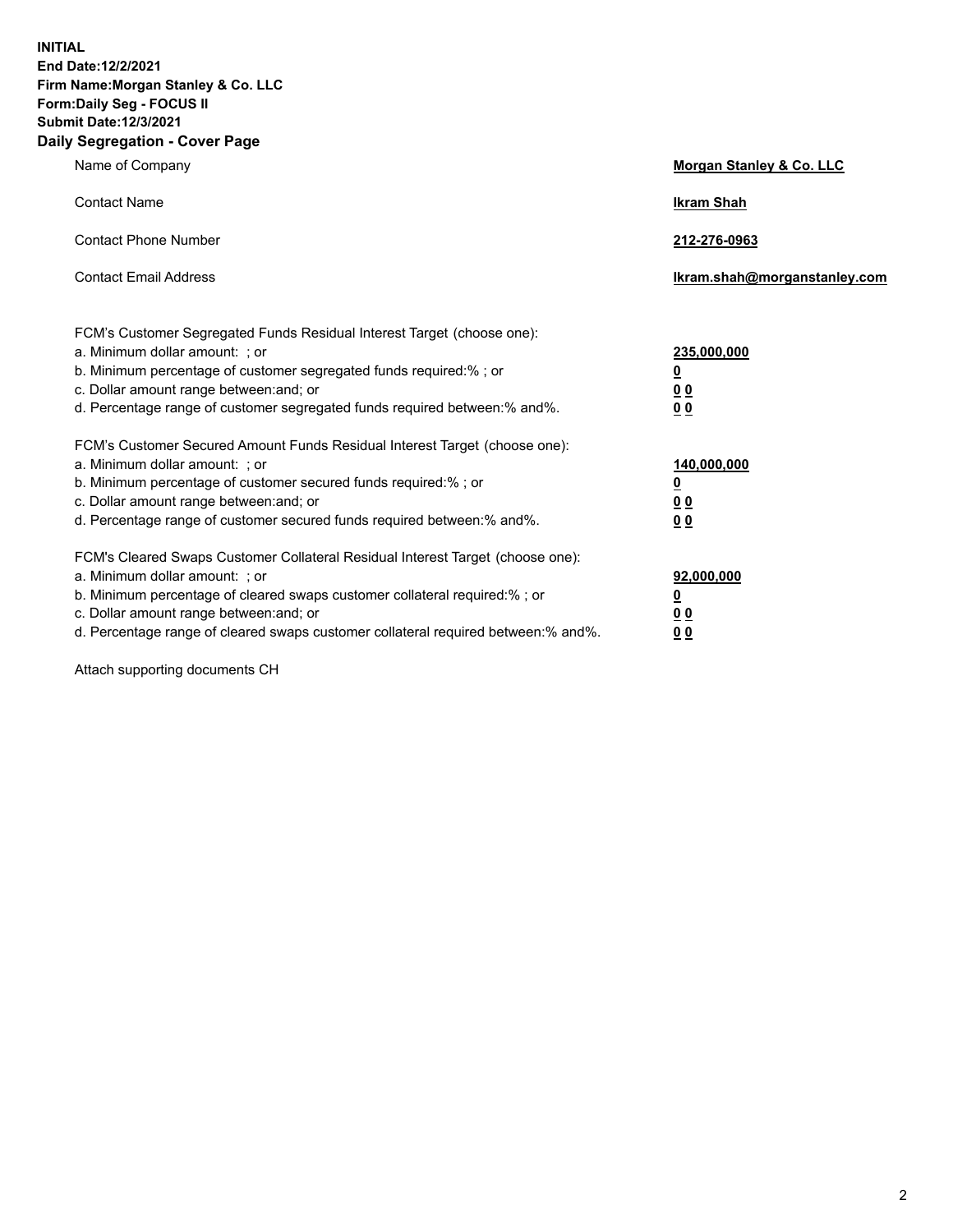## **INITIAL End Date:12/2/2021 Firm Name:Morgan Stanley & Co. LLC Form:Daily Seg - FOCUS II Submit Date:12/3/2021**

**Daily Segregation - Secured Amounts** Foreign Futures and Foreign Options Secured Amounts Amount required to be set aside pursuant to law, rule or regulation of a foreign government or a rule of a self-regulatory organization authorized thereunder 1. Net ledger balance - Foreign Futures and Foreign Option Trading - All Customers A. Cash **5,902,690,469** [7315] B. Securities (at market) **1,671,056,762** [7317] 2. Net unrealized profit (loss) in open futures contracts traded on a foreign board of trade **-710,127,855** [7325] 3. Exchange traded options a. Market value of open option contracts purchased on a foreign board of trade **21,396,460** [7335] b. Market value of open contracts granted (sold) on a foreign board of trade **-13,427,831** [7337] 4. Net equity (deficit) (add lines 1. 2. and 3.) **6,871,588,005** [7345] 5. Account liquidating to a deficit and account with a debit balances - gross amount **75,149,271** [7351] Less: amount offset by customer owned securities **-73,132,843** [7352] **2,016,428** 6. Amount required to be set aside as the secured amount - Net Liquidating Equity Method (add lines 4 and 5) 7. Greater of amount required to be set aside pursuant to foreign jurisdiction (above) or line 6. FUNDS DEPOSITED IN SEPARATE REGULATION 30.7 ACCOUNTS 1. Cash in banks A. Banks located in the United States **286,649,021** [7500] B. Other banks qualified under Regulation 30.7 **426,215,595** [7520] **712,864,616** 2. Securities A. In safekeeping with banks located in the United States **406,569,245** [7540] B. In safekeeping with other banks qualified under Regulation 30.7 **76,288,777** [7560] **482,858,022** 3. Equities with registered futures commission merchants A. Cash **8,376,253** [7580] B. Securities **0** [7590] C. Unrealized gain (loss) on open futures contracts **-3,895,805** [7600] D. Value of long option contracts **0** [7610] E. Value of short option contracts **0** [7615] **4,480,448** [7620] 4. Amounts held by clearing organizations of foreign boards of trade A. Cash **0** [7640] B. Securities **0** [7650] C. Amount due to (from) clearing organization - daily variation **0** [7660] D. Value of long option contracts **0** [7670] E. Value of short option contracts **0** [7675] **0** [7680] 5. Amounts held by members of foreign boards of trade A. Cash **5,399,763,495** [7700] B. Securities **1,188,198,741** [7710] C. Unrealized gain (loss) on open futures contracts **-706,232,051** [7720] D. Value of long option contracts **21,396,460** [7730]

- E. Value of short option contracts **-13,427,831** [7735] **5,889,698,814**
- 6. Amounts with other depositories designated by a foreign board of trade **0** [7760]
- 7. Segregated funds on hand **0** [7765]
- 8. Total funds in separate section 30.7 accounts **7,089,901,900** [7770]
- 9. Excess (deficiency) Set Aside for Secured Amount (subtract line 7 Secured Statement Page 1 from Line 8)
- 10. Management Target Amount for Excess funds in separate section 30.7 accounts **140,000,000** [7780]
- 11. Excess (deficiency) funds in separate 30.7 accounts over (under) Management Target **76,297,467** [7785]

**0** [7305]

[7354] **6,873,604,433** [7355]

**6,873,604,433** [7360]

[7530]

[7570]

[7740] **216,297,467** [7380]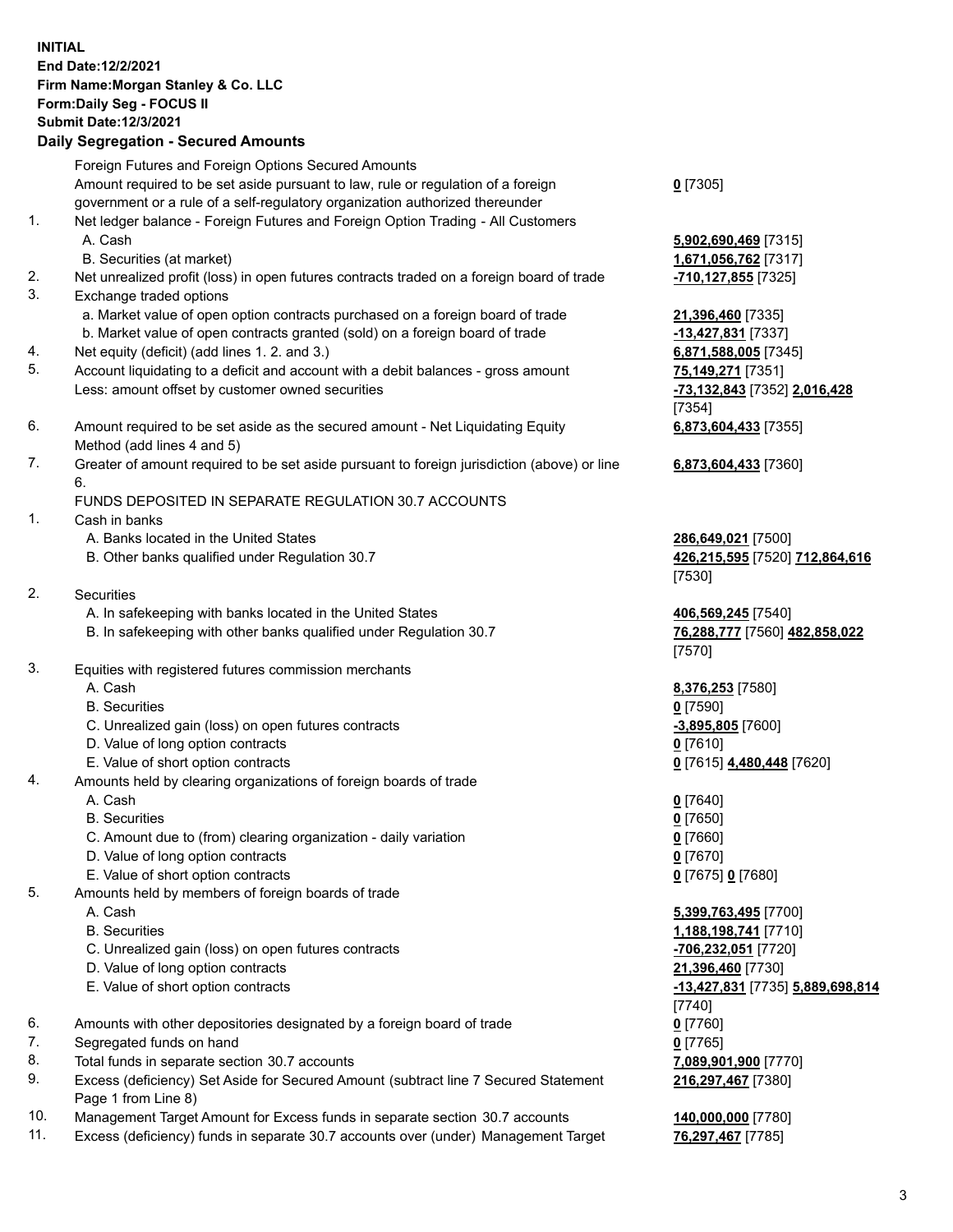**INITIAL End Date:12/2/2021 Firm Name:Morgan Stanley & Co. LLC Form:Daily Seg - FOCUS II Submit Date:12/3/2021 Daily Segregation - Segregation Statement** SEGREGATION REQUIREMENTS(Section 4d(2) of the CEAct) 1. Net ledger balance A. Cash **17,407,361,902** [7010] B. Securities (at market) **7,902,927,893** [7020] 2. Net unrealized profit (loss) in open futures contracts traded on a contract market **292,890,031** [7030] 3. Exchange traded options A. Add market value of open option contracts purchased on a contract market **1,069,973,495** [7032] B. Deduct market value of open option contracts granted (sold) on a contract market **-776,457,001** [7033] 4. Net equity (deficit) (add lines 1, 2 and 3) **25,896,696,320** [7040] 5. Accounts liquidating to a deficit and accounts with debit balances - gross amount **298,553,675** [7045] Less: amount offset by customer securities **-296,717,643** [7047] **1,836,032** [7050] 6. Amount required to be segregated (add lines 4 and 5) **25,898,532,352** [7060] FUNDS IN SEGREGATED ACCOUNTS 7. Deposited in segregated funds bank accounts A. Cash **3,166,779,704** [7070] B. Securities representing investments of customers' funds (at market) **0** [7080] C. Securities held for particular customers or option customers in lieu of cash (at market) **3,403,842,087** [7090] 8. Margins on deposit with derivatives clearing organizations of contract markets A. Cash **14,893,647,608** [7100] B. Securities representing investments of customers' funds (at market) **0** [7110] C. Securities held for particular customers or option customers in lieu of cash (at market) **4,350,436,643** [7120] 9. Net settlement from (to) derivatives clearing organizations of contract markets **13,952,569** [7130] 10. Exchange traded options A. Value of open long option contracts **1,069,973,495** [7132] B. Value of open short option contracts **-776,457,001** [7133] 11. Net equities with other FCMs A. Net liquidating equity **17,637,856** [7140] B. Securities representing investments of customers' funds (at market) **0** [7160] C. Securities held for particular customers or option customers in lieu of cash (at market) **0** [7170] 12. Segregated funds on hand **148,649,163** [7150] 13. Total amount in segregation (add lines 7 through 12) **26,288,462,124** [7180] 14. Excess (deficiency) funds in segregation (subtract line 6 from line 13) **389,929,772** [7190] 15. Management Target Amount for Excess funds in segregation **235,000,000** [7194]

- 16. Excess (deficiency) funds in segregation over (under) Management Target Amount
	- Excess

**154,929,772** [7198]